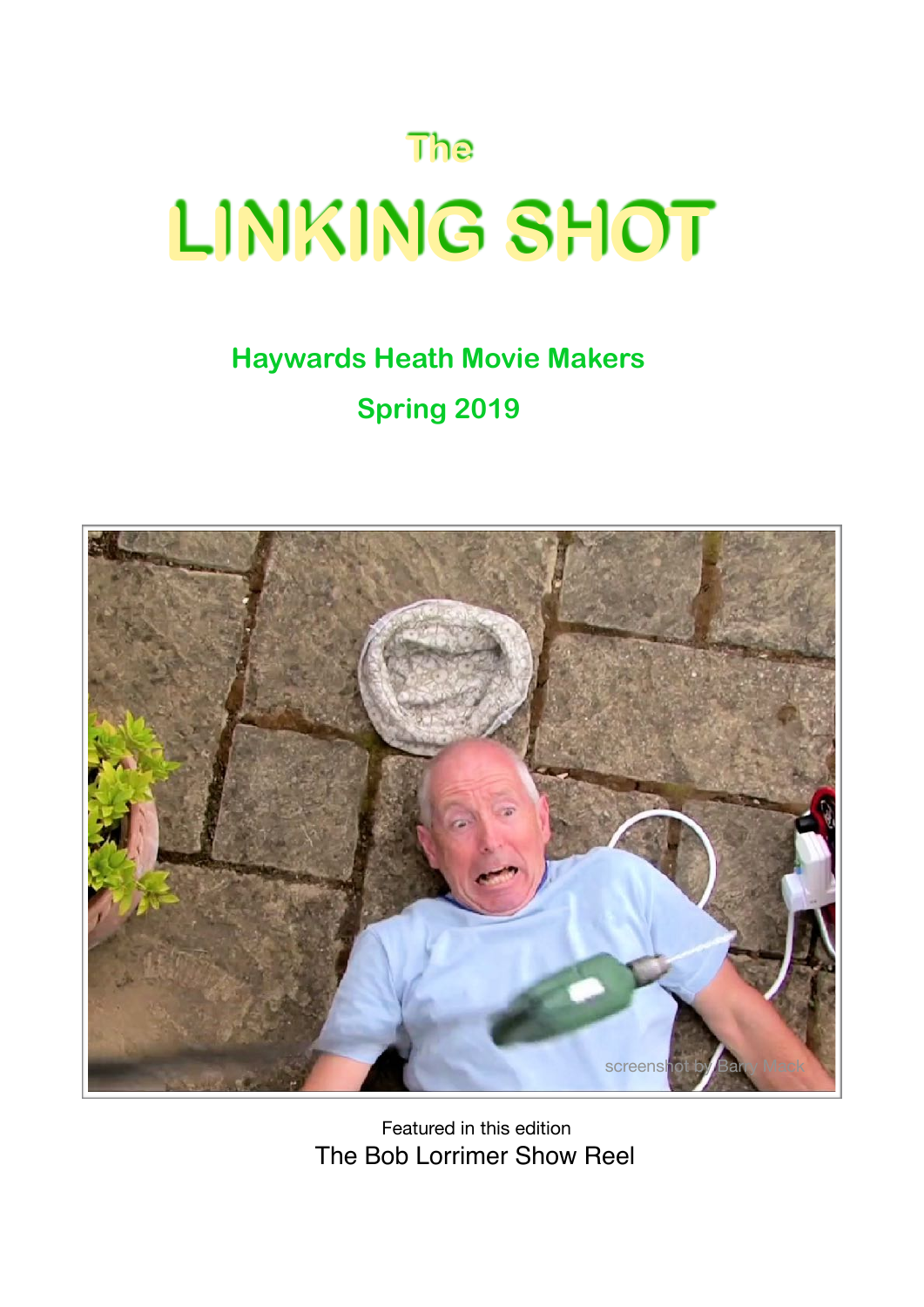### Chairman David's Deliberations

Well we started the year off with a most enjoyable lunch gathering post-Christmas and new Year celebrations at The Red Lion in Handcross. This was followed by a hilarious evening of films by Bob Lorrimer, which is fully reported in this issue. I was very pleased and privileged to have organised this session as Bob certainly is a film maker to be revered with his extraordinary talent. 

Towards the end of last year I started having problems with my main computer, a PC, that is used as the family and general dogsbody machine. It would suddenly just shut down or present the "blue screen of death". Sometimes also it would not boot or give the "power on self-test" (POST) beep. I put up with this annoying intermittent fault until I had time to investigate further. Now the problem with curing intermittent faults is that you should always change something and look for an improvement, or not! So my first thought was maybe the main hard drive was becoming a bit flaky.

You may remember from my previous articles on this subject that I have a separate hard drive as a clone of my main drive, just sitting in the cabinet. So having backed up all the data files, it was a simple cable change to swap to the cloned drive. All seemed well for a few days but then the problems started again. So what to change next? Ram memory, graphics card, power supply or perhaps I need a new motherboard? I took the plunge and ordered a new power supply as the fan in the one currently fitted had become a bit noisy. The new unit duly arrived and was fitted. Touch wood, all is now well, the faults have not reappeared and the cooling on the new unit is virtually silent! A good result!

I then decided to upgrade the main hard drive to a solid state unit (SSD) as these have come down in price quite dramatically recently. The advantage being that as there are no moving parts the access time is much faster than a conventional hard disk. So I ordered a 250GB unit. As these are cable compatible with a standard hard drive, installation was a doddle. I then just " cloned" the new drive from the main drive and swapped the cables back over. The performance, however, completely justified the cost as the boot up time from pressing the power on button to being able to open an application improved from 2mins 15secs to just 54seconds!

Satisfied with this improvement, I ordered another SSD and converted my video editing computer with a similar improvement in performance speed.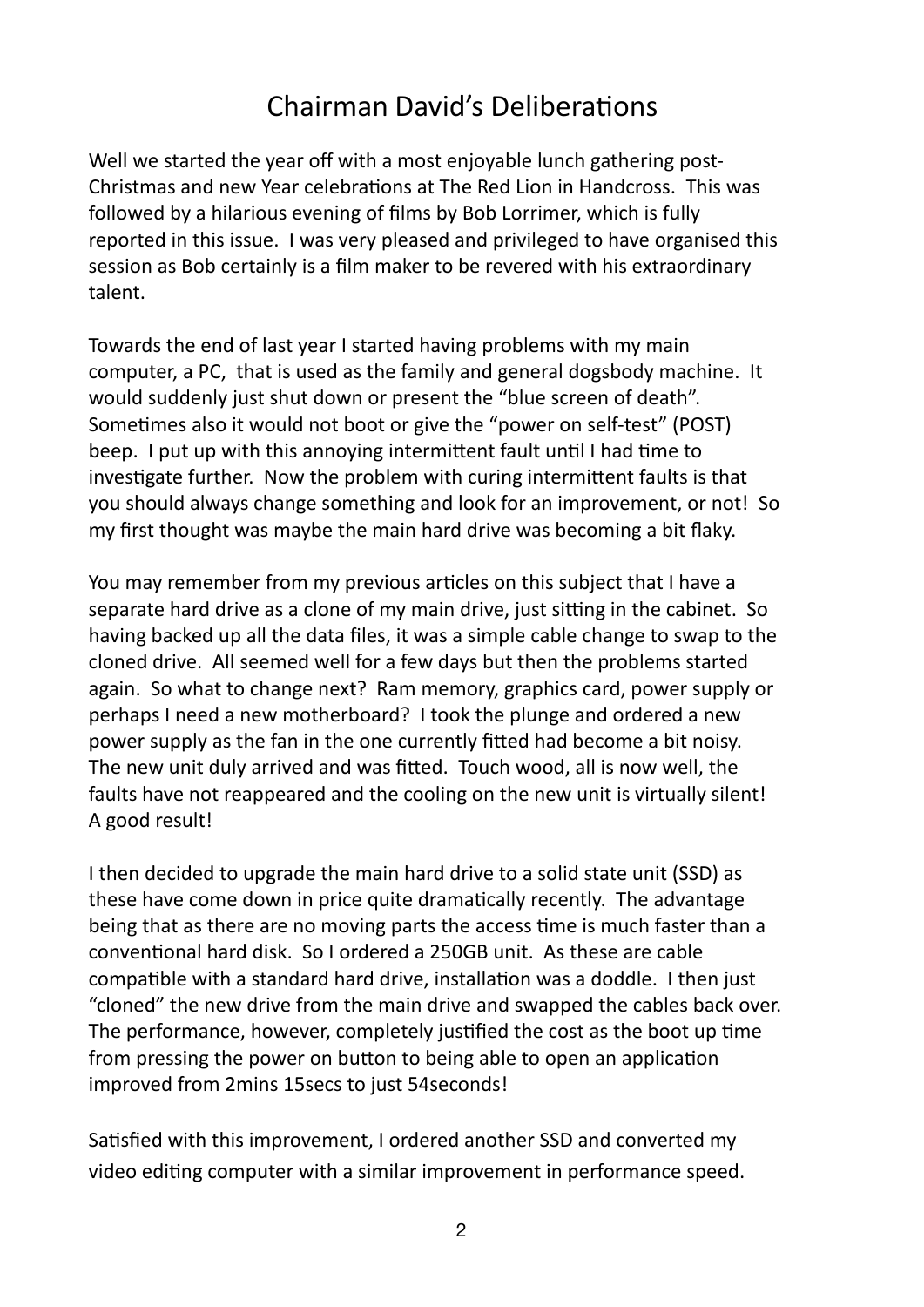Now that you have all had a chance to see the new programme for our forthcoming season and following your input from our AGM, I hope there is something for everyone during the coming months.

That's all for now.

See you at our next meeting.

### David Fenn

# **The Bob Lorrimer Evening**

On Tuesday February  $12<sup>th</sup>$  members chuckled their way through an hour and a half of Bob Lorrimer's (Huddersfield Film Makers Club) comedy movies. The one exception was a film entitled "A River of Dreams", about him fly-fishing on the River Wye in Derbyshire. It was a beautifully filmed and edited, indeed almost idyllic, film. All the rest were excellent comedy sketches on a wide range of themes.

We had already seen "The Drill", "Rock Bottom" and "Blue" on previous occasions but were very happy to see them again. Bob is not only a brilliant movie maker, he is also quite a good actor.

We kicked off with "The Egg" about a disgraced politician getting into trouble again. Then came an unsatisfactory internet purchase called "The Boot" and "Titanic" a posh dinner party underway when the liner hit the iceberg. It ended with a woman shouting "come back Jack" a few times as if she did not want to lose her husband before saying "You've got the keys to the Bentley".

One of my favourites was "Hey Paula" with Bob alongside his sister set to that song. The sister was Bob in a wig. Marvellous.

Five more comedies brought an excellent evening to a close. May we see more of Bob Lorrimer in the future.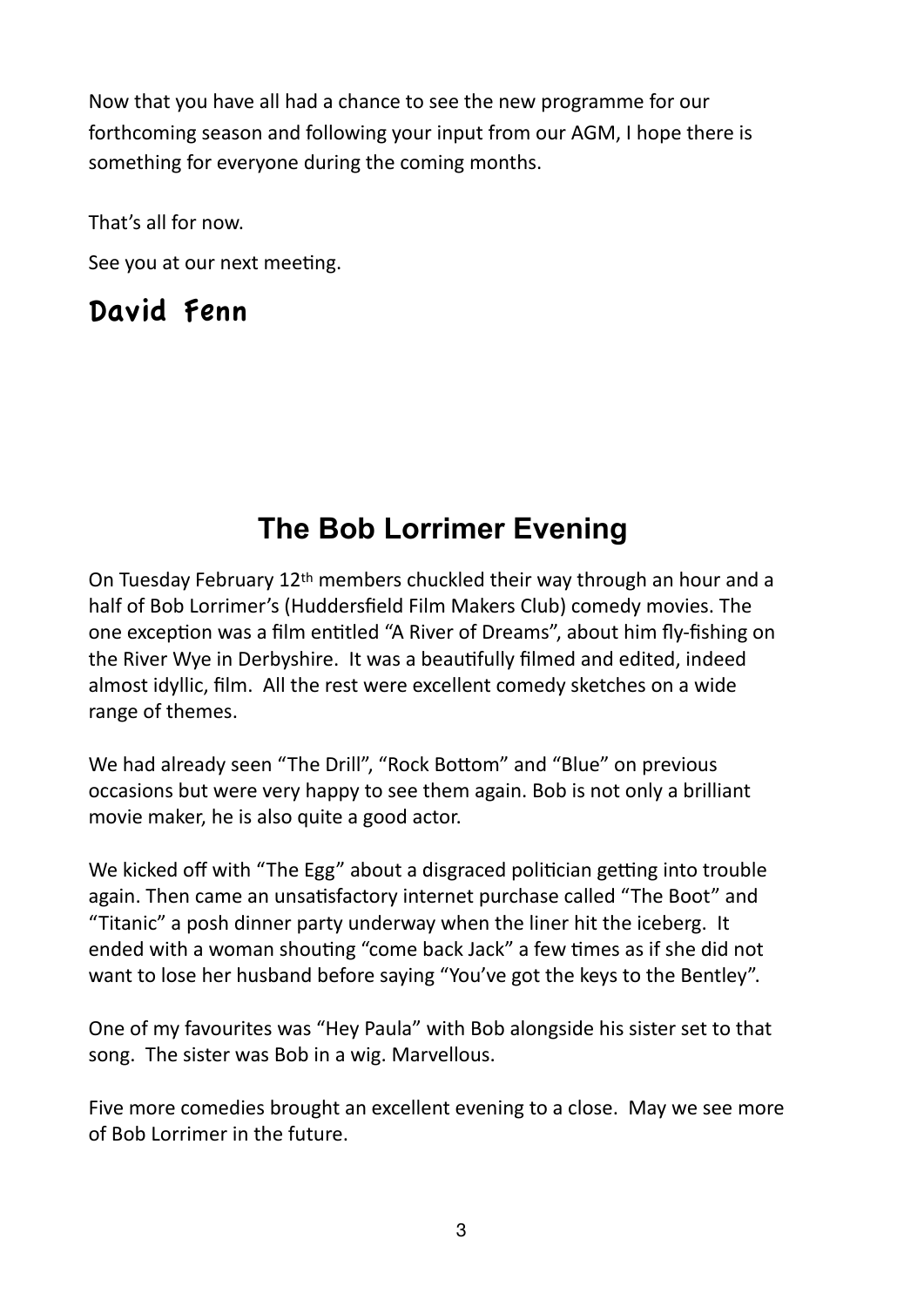### **Make your own Bob Lorrimer evening at home**

For those of you that were unable to attend the Bob Lorrimer Showreel evening, you can reconstruct the the whole show at home from the running order below. For each item, just Google Bob Lorrimer, followed by the title and you should be taken to Youtube or Vimeo. If you get a choice choose the one with the latest date where the colour grading or resolution may have been improved.

The Egg -Disgraced politician on phone to a colleague whilst preparing his breakfast. 



The Boot - On phone complaining about an internet purchase



A River of Dreams - Bob's own memories of fly fishing with his father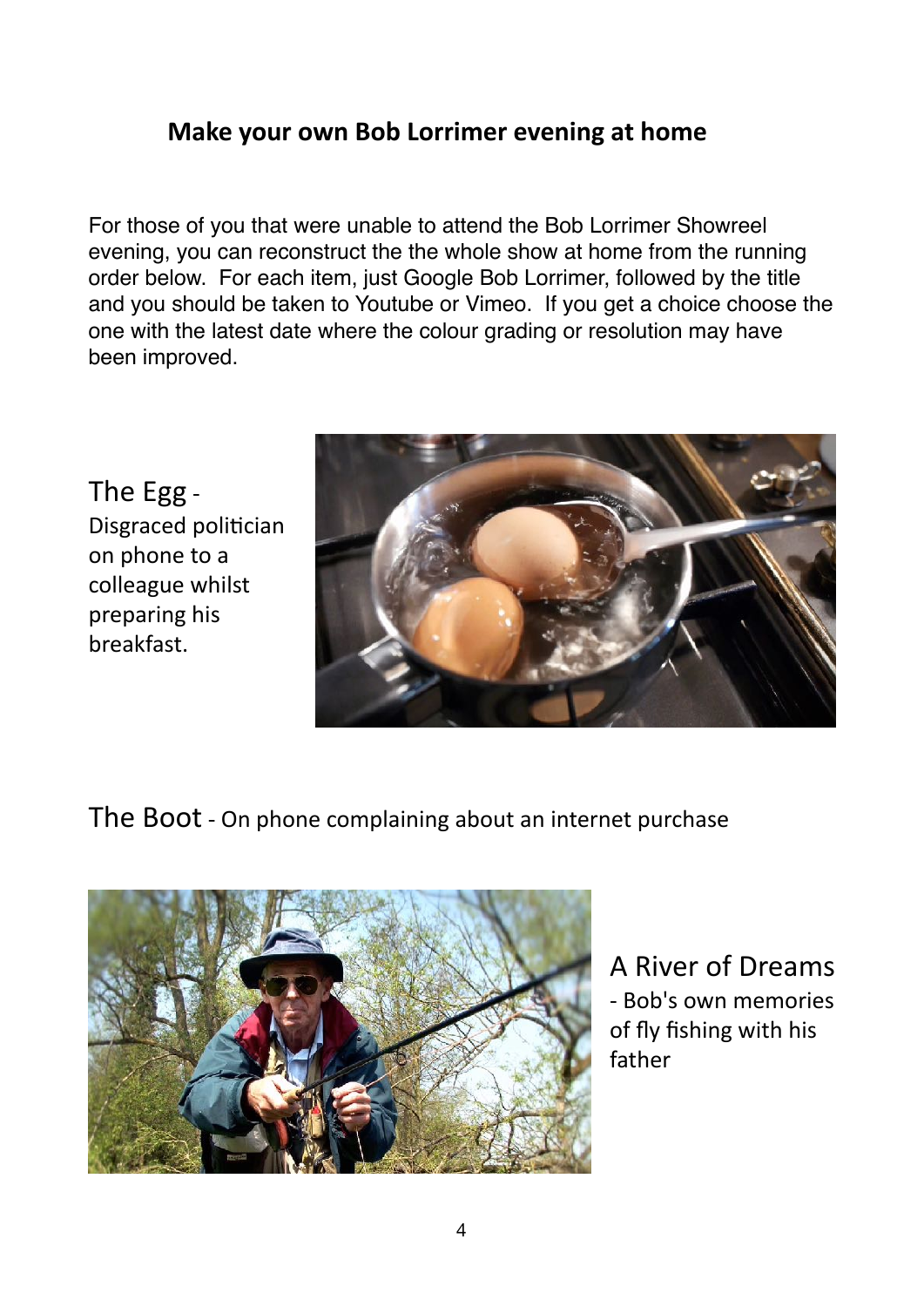Rock Bottom - Man on beach ending it all until he spots a gold coin

Titanic - A personal dinner party set to the theme

Hey Paula - Bob and his "sister" set to that song



**The Drill** Disaster whilst fixing hanging baskets to the summer house

# **Interval**

The Steps - Man climbing steps with shopping, a spilled bag of fruit and the juggler back down at the bottom.

Emma - Portrait of a girl set to "The Folks who live on the Hill"

The bear Behind - Make your own mind up about what happened previously when this toy bear is brought back from a street corner to Bob's son.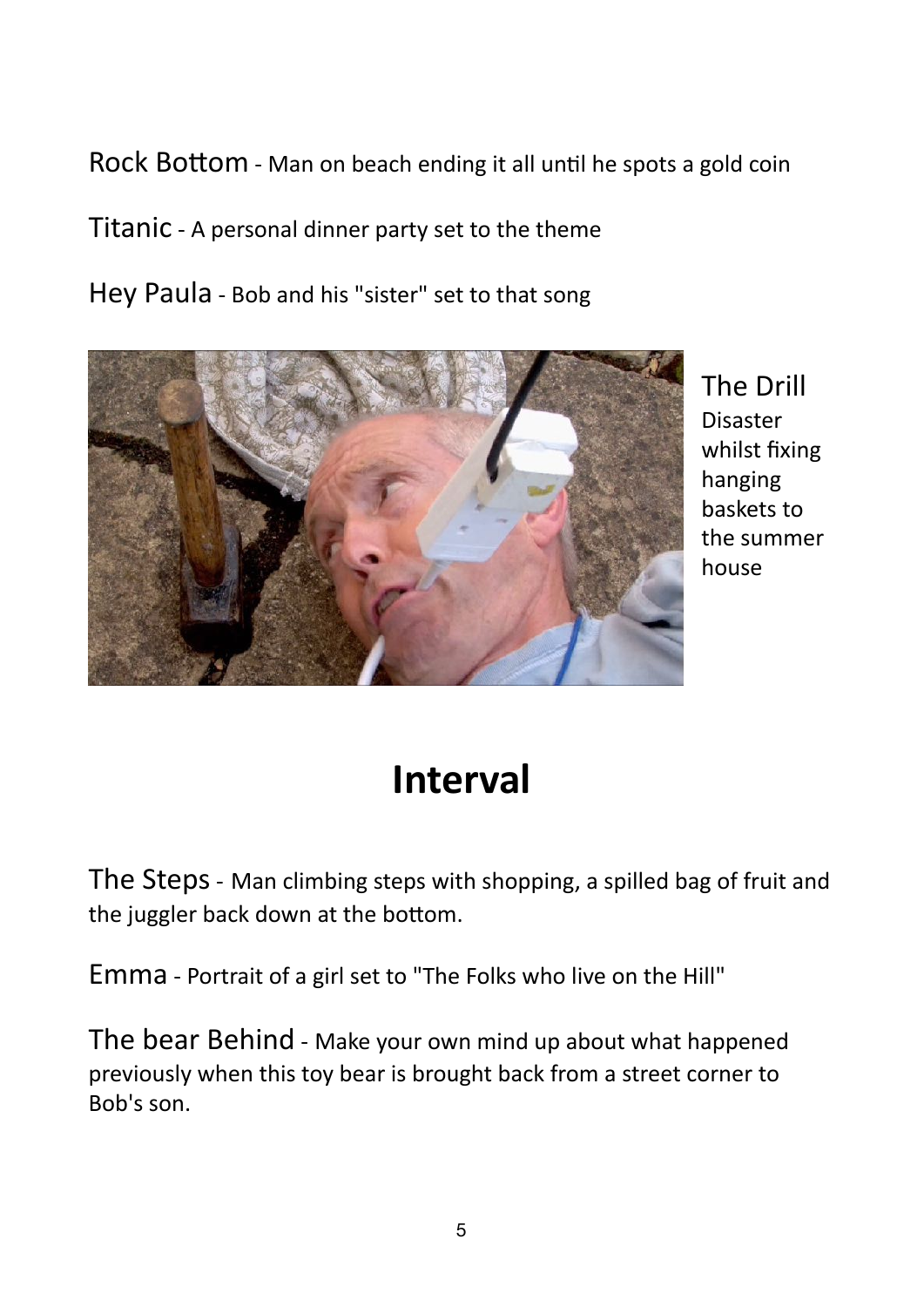

Writers Block -How perhaps Wordswoth came up with his poem "Daffodills"

Blue He finds the strange spider like toy





**Highly Likely** Spoof on the Salisbury poisoning incident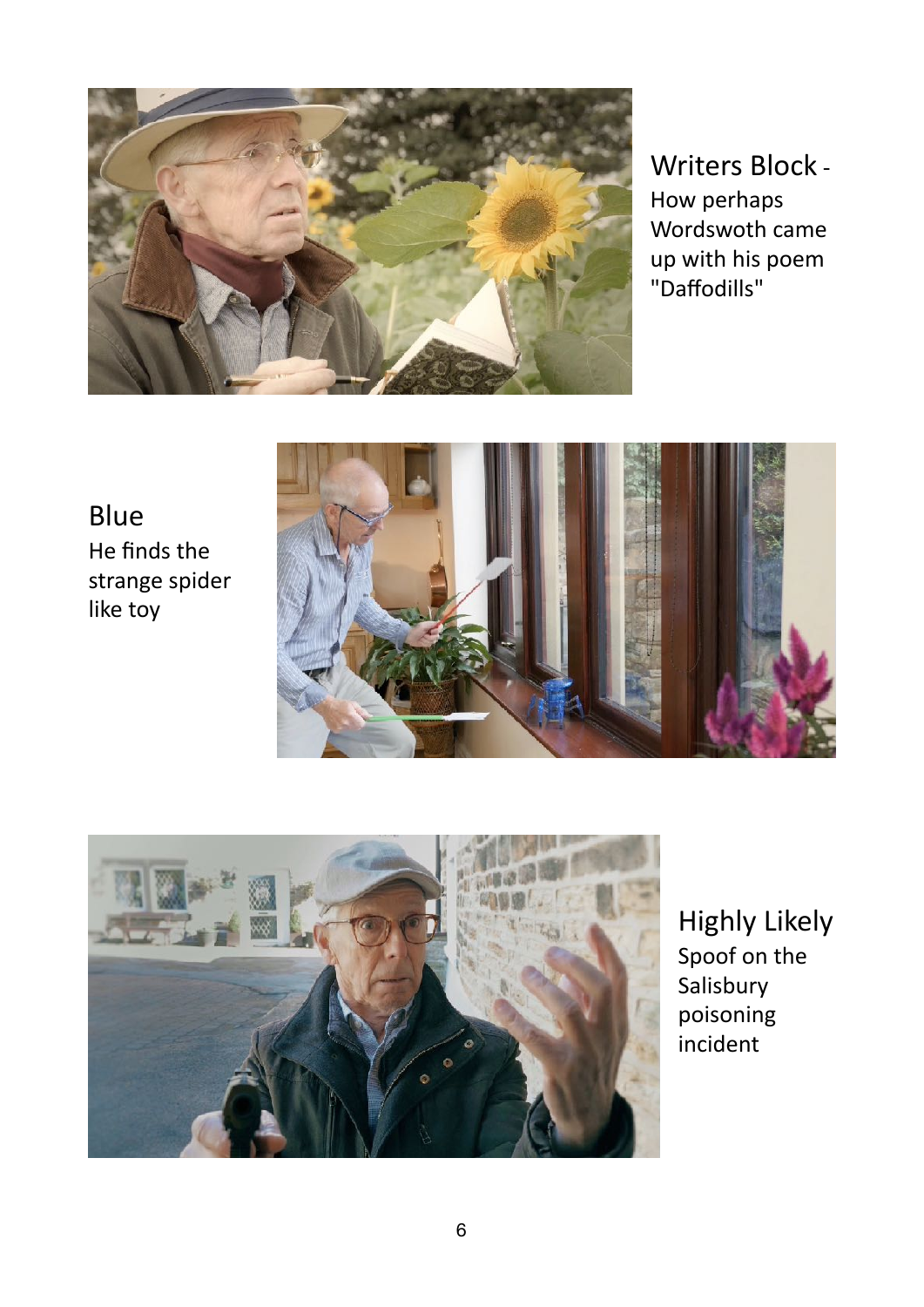## **Programme Reminder**

| <b>April 9</b>  | Andy Robertshaw on The making of "Warhorse"                                                         |
|-----------------|-----------------------------------------------------------------------------------------------------|
| <b>April 23</b> | Let's look at Titles Learn how to improve our own                                                   |
| May 7           | <b>Show reel from Southport Movie Makers</b>                                                        |
| May $21$        | "Edit Your Way" results from our 'green screen' evenings                                            |
| June 4          | <b>Non Fiction Competition</b>                                                                      |
| June 18         | <b>Annual BBQ</b> at Quince Cottage<br><b>Nuthurst Road</b><br><b>Monks Gate</b><br><b>RH13 6LG</b> |

**July 2** Club outing to Bewl Water lunch followed by a boat trip around the lake